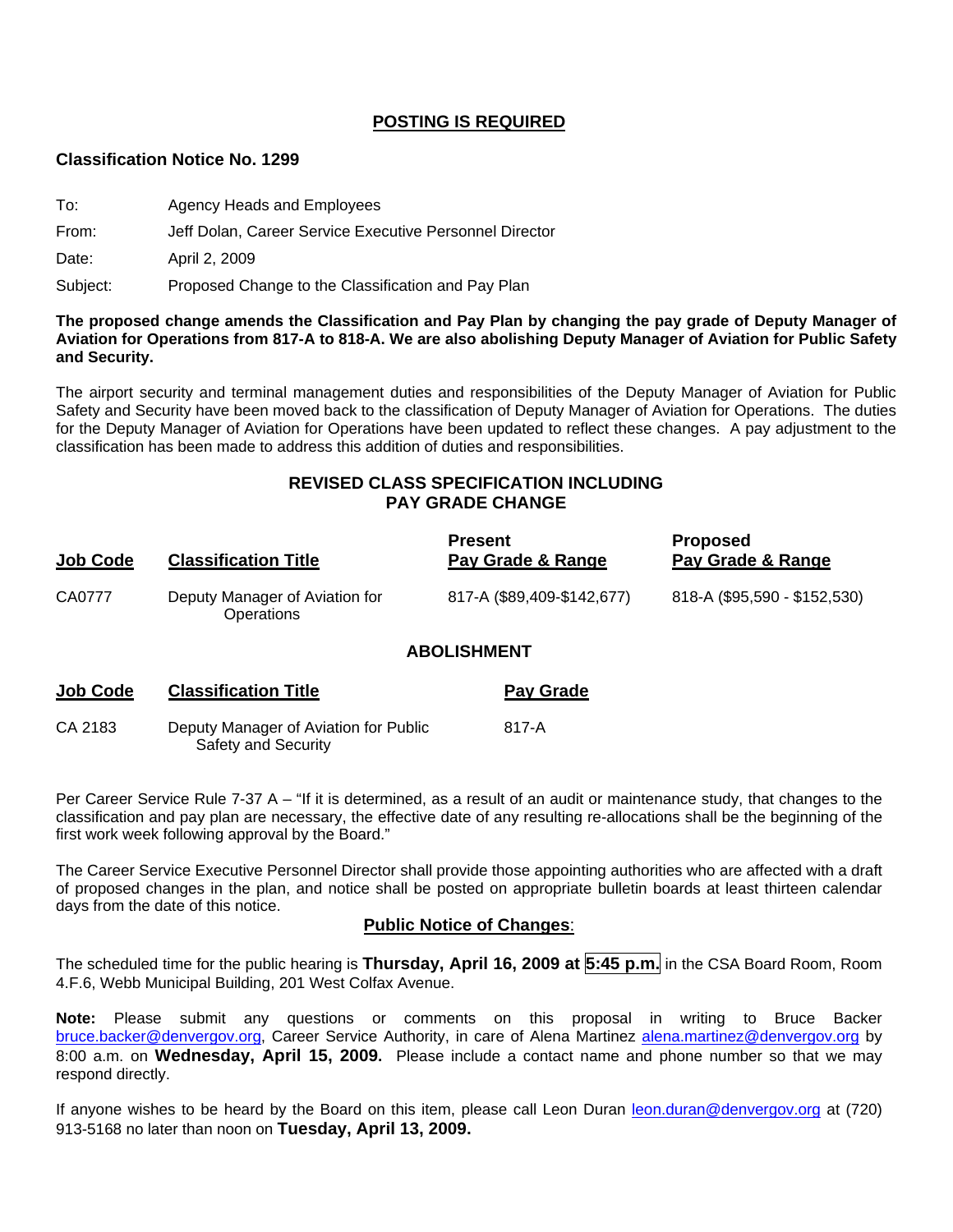

# Career Service Authority

Page 1 of 6

# Deputy Manager of Aviation for Operations

# **GENERAL STATEMENT OF CLASS DUTIES**

Directs and manages the Operations Division of the Department of Aviation to provide safe and effective aircraft operations, terminal management, airport security, and emergency services. Maintains compliance with Federal Aviation Regulation 139 which grants the Airport's Operating Certificate.

# **DISTINGUISHING CHARACTERISTICS**

This class is a combination of an operational and strategic manager but it is predominantly operational. It is responsible for directing and managing the Operations division within the Department of Aviation by developing objectives and strategies and managing plans, programs, and projects as well as implementing the vision, goals, and objectives by translating them into outcomes. This class is distinguished from the Executive class which is predominately strategic in nature and is found in major or "key" agencies and departments. It is also distinguished from the Manager Two class which directs and manages an operational and/or functional area(s) by developing objectives while implementing strategies and managing plans, programs, and projects; incumbents of Manager Two do not perform executive level duties and responsibilities.

# *Guidelines, Difficulty and Decision Making Level:*

Guidelines are in the form of stated vision and objectives for the division or agency.

Work assignment is unstructured and employee is responsible for implementing and managing a variety of objectives, resources, and strategies to achieve the goals of the division or agency. Duties performed include operational and organizational planning; developing standards, schedules, priorities, guidelines, processes and measurement (evaluation) systems; implementation of production and performance management standards; and allocating resources.

Employee is responsible for implementing operational goals and objectives and for the management of a range of complex divisions and/or city wide responsibilities and overall functions in which several projects and programs may be in progress with simultaneous, multiple resource involvement. Develops solutions to organizational and operational problems; responsible for organizational management (development, staffing, and conflict); and allocating resources.

Employee is responsible for determining strategic structure, goals, objectives, and resources and for providing leadership for the agency or department and the community it serves. Determines strategy priority shifts for the agency or department.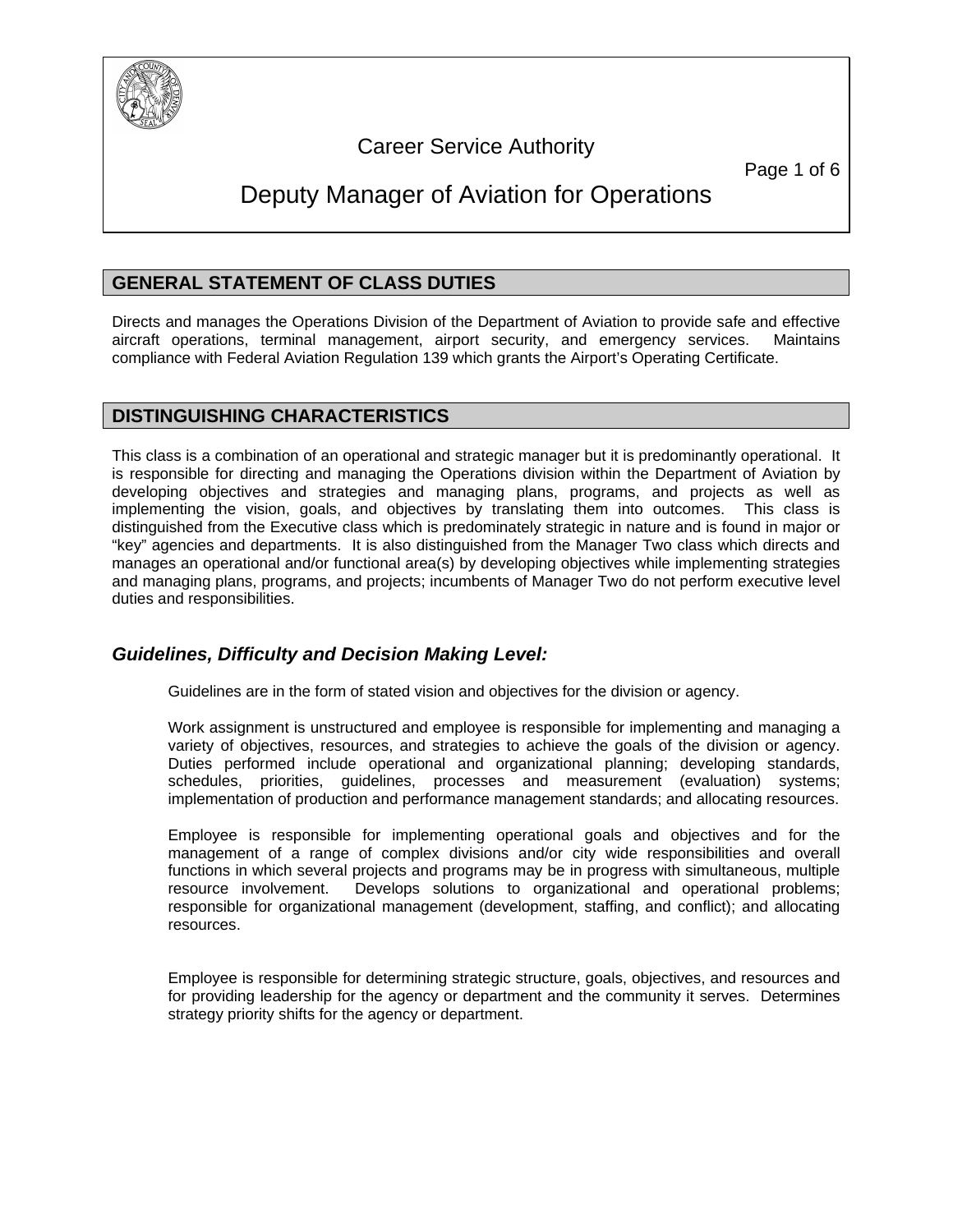#### *Level of Supervision Received and Quality Review:*

Under executive direction, the employee is delegated personal responsibilities and authorities over a department division, agency or department. Agency manager or director, the Mayor, cabinet member or a commission or board, may review work for soundness of judgment and conclusion.

#### *Interpersonal Communications and Purpose:*

Contacts where the exchange of information, support, influence and cooperation may have a very significant impact on the organization.

#### *Level of Supervision Exercised:*

Supervises aviation and public safety managers of the sections within the division.

#### **ESSENTIAL DUTIES**

Determines the strategic initiatives, goals, and objectives of the Department of Aviation for Operations in relation to airfield operations management, terminal management, public safety operations, security, and incident command.

Maintains compliance with Federal security regulations and associated programs via Airport Police and **Security** 

Serves as the primary operations and customer service liaison with the airlines.

Serves as the primary operations and regulatory liaison with the Federal Aviation Administration.

Serves as the primary liaison with the National Incident Management System.

Develops and monitors work teams/units, work assignments and priorities to efficiently and effectively accomplish the division's mission, goals, and objectives.

Delegates responsibility and authority over operational areas and/or functions to subordinate supervisors and staff.

Develops and manages the budget for the division and allocates funds with the budget to accomplish objectives.

Directs the development of performance evaluation standards for sections managed within the guidelines set by top management. Formally evaluates the work of directly subordinate supervisors and/or staff.

Develops and ensures the implementation of staff training and development programs which provide opportunities for individual employee growth, continuity of work flow during employee absences, and long range development of employees.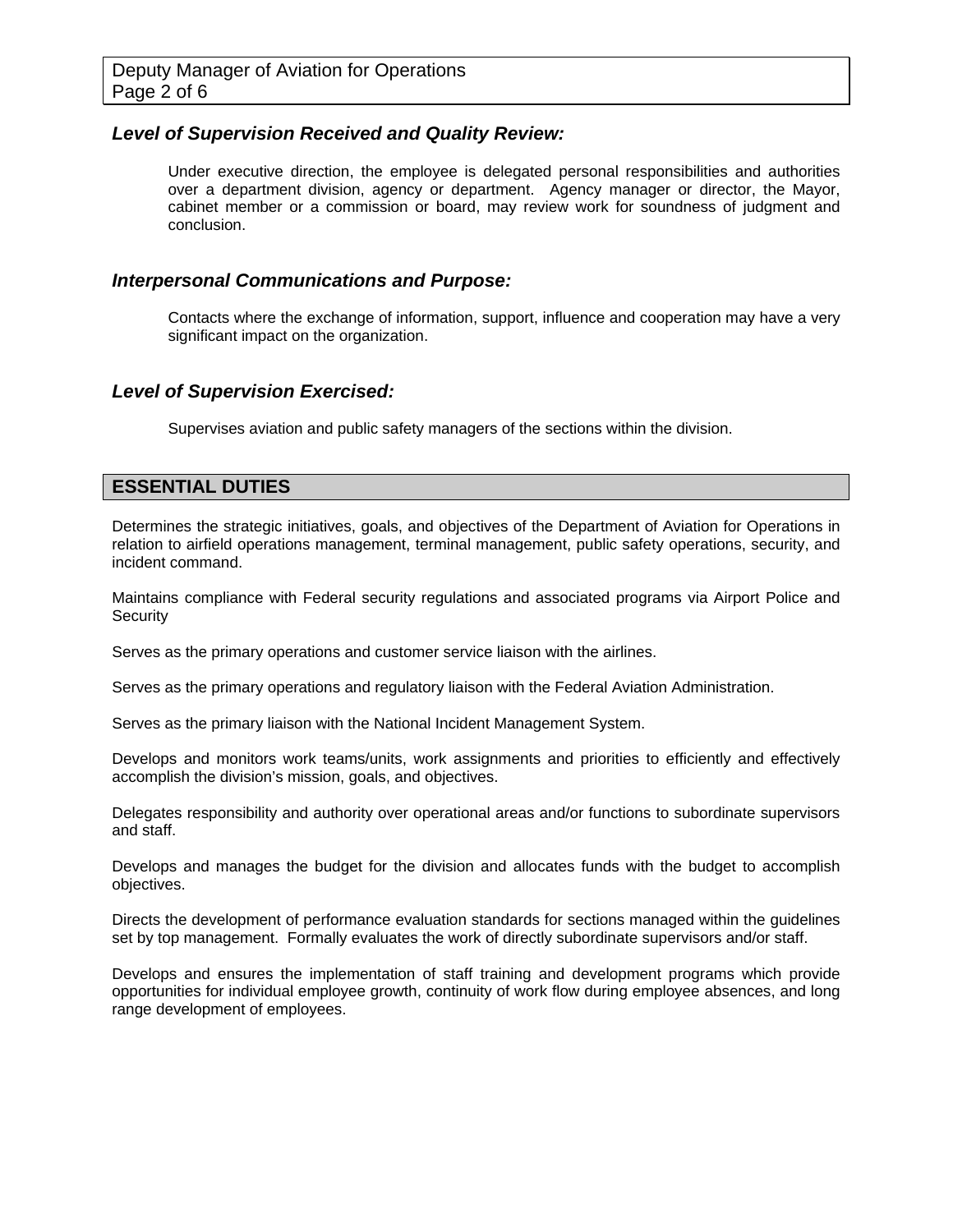Performs other related duties as assigned or requested.

Any one position may not include all of the duties listed. However, the allocation of positions will be determined by the amount of time spent in performing the essential duties listed above.

### **MINIMUM QUALIFICATIONS**

#### *Competencies, Knowledges & Skills:*

- **Oral Communication –** Clearly communicates and explains division policies and work assignments to staff, and communicates information about the division's activities to peers, higher-level managers, administrative staff of other organizations, internal and external customers, and local stakeholder groups.
- **Written Communication** Composes, reviews, edits and issues written materials for diverse audiences; communicates purpose in a succinct and organized manner, appropriate for context, time and place. Written materials affect the sections or the overall division.
- **Interpersonal Skills** Establishes and maintains constructive and cooperative interpersonal relationships with staff, peers, higher-level managers, staff of other organizations, internal and external customers, and local stakeholder groups to accomplish the division's mission. Adapts approach to different people and situations.
- **Conflict Management** Minimizes confrontation, disagreements, complaints, and grievances and resolves them in a constructive manner. Works with staff, higher-level management, peers, internal and external customers and stakeholders to generate areas of agreement and joint action.
- **Influencing/Negotiating** Uses persuasion to change the decisions, opinions, attitudes and behaviors of staff, higher-level management, peers, internal and external customers, and stakeholders. Brings opposing groups or individuals together in order to reconcile differences and accomplish goals that affect a wide range of divisional activities, work of other agencies/departments or the public.
- **Financial Management** Plans, allocates, negotiates, and monitors revenue and/or expenditures, authorizes transfer of funds and approves submission of budget supplement requests to ensure cost-effective management of programs, projects and policies for the division.
- **Flexibility** Is open to new ideas and adapts to changing work situations and priorities by modifying existing plans that affect the division, internal and external customers, and local stakeholder groups. Remains calm under pressure.
- **Self-Direction** Sets goals and takes initiative in implementing ideas, systems or policies that affect the division. Manages time efficiently; encourages feedback; and invests in selfdevelopment.
- **Client Orientation** Applies quality management principles and processes for delivery of highquality products and services in the division; anticipates and meets demands and needs of internal and external customers and stakeholders; strives for continuous improvement.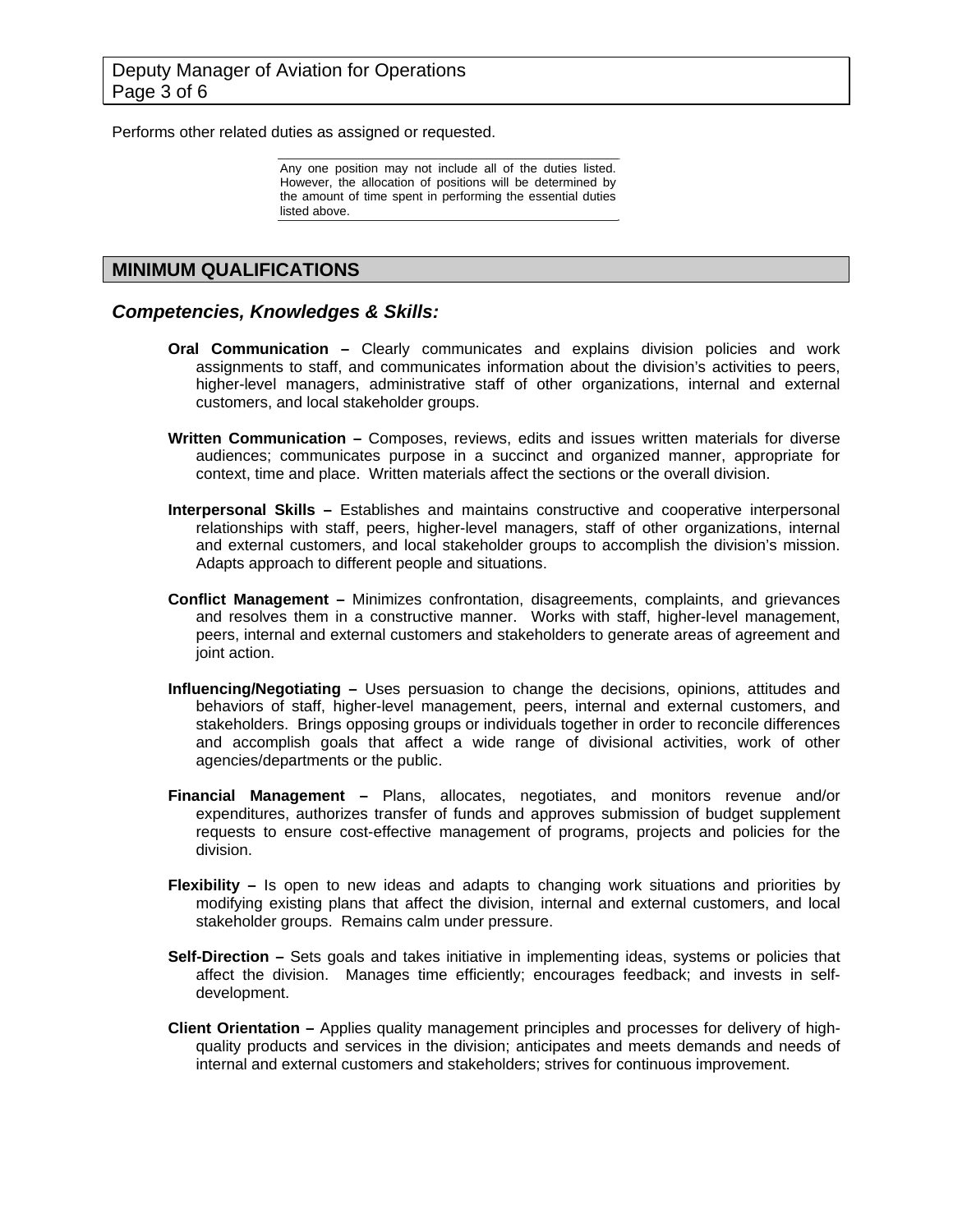- **Decisiveness** Commits to action, even in uncertain situations, by making sound and timely decisions necessary to carry out programs, ideas, systems or policies that affect the division and/or the public.
- **Problem Solving** Uses logic to identify and solve problems for the division. Considers options, where there are various possible actions that may affect the sections and/or the division or the public.
- Leadership Initiates and sustains action to accomplish the goals of the division by guiding and motivating others and gaining the confidence and active support of subordinates, peers, staff of other organizations, internal and external customers, and local stakeholder groups. Achieves voluntary commitment to shared values and goals and adapts leadership style to different situations.
- **External Awareness** Stays informed about key issues affecting the sections and/or the division, including political, economic, social, technological and administrative factors, and use s the information in making decisions that affect a wide range of section/division activities, work of other organizations, and the public.
- **Planning and Evaluating** Establishes program/policy objectives and strategies for sections within the division; identifies required resources and develops plans for carrying out the work in a timely manner. Ensures that programs and policies are being implemented and adjusted as necessary to accomplish the division's mission. Impact affects a wide range of section/division activities.
- **Human Resource Management** Works with human resource staff to implement human resource policies for the division to ensure accomplishment of divisional goals through effective recruitment, selection, training performance appraisal, recognition and corrective/disciplinary action; maintains effective employee relations and complies with government/citywide regulations and policies.
- **Managing Diverse Workforce** Recognizes diversity as a business strategy; recruits, develops and retains a diverse workforce for the division; builds a culture that fosters teamwork, acceptance and productivity among persons exhibiting cultural, ethnic, gender, and other individual differences.
- **Team Building** Encourages and facilitates cooperation and open communication and promotes team work at all levels within the division; cooperates with staff, higher-level management, peers, internal and external customers and stakeholders to accomplish the division's goals.
- **Internal Controls/Integrity** Develops, implements, and monitors accounting and administrative controls for the multiple sections within the division. Exhibits personal integrity and promotes ethical conduits of employees; abides by the City's Code of Ethics.
- **Technical Competence** Is knowledgeable about the subject matter, requirements, regulations and policies related to areas of responsibility. Provides expert advice to staff, higher-level mangers, peers, staff of other organizations, internal and external customers, and local stakeholder groups. Impact can affect a wide range of section/division activities but is primarily limited to divisional areas.
- **Technology Management** Integrates technology into the workplace; develops strategies using new technology to manage and improve the effectiveness of the sections with the division; understands the impact of technological changes on the division.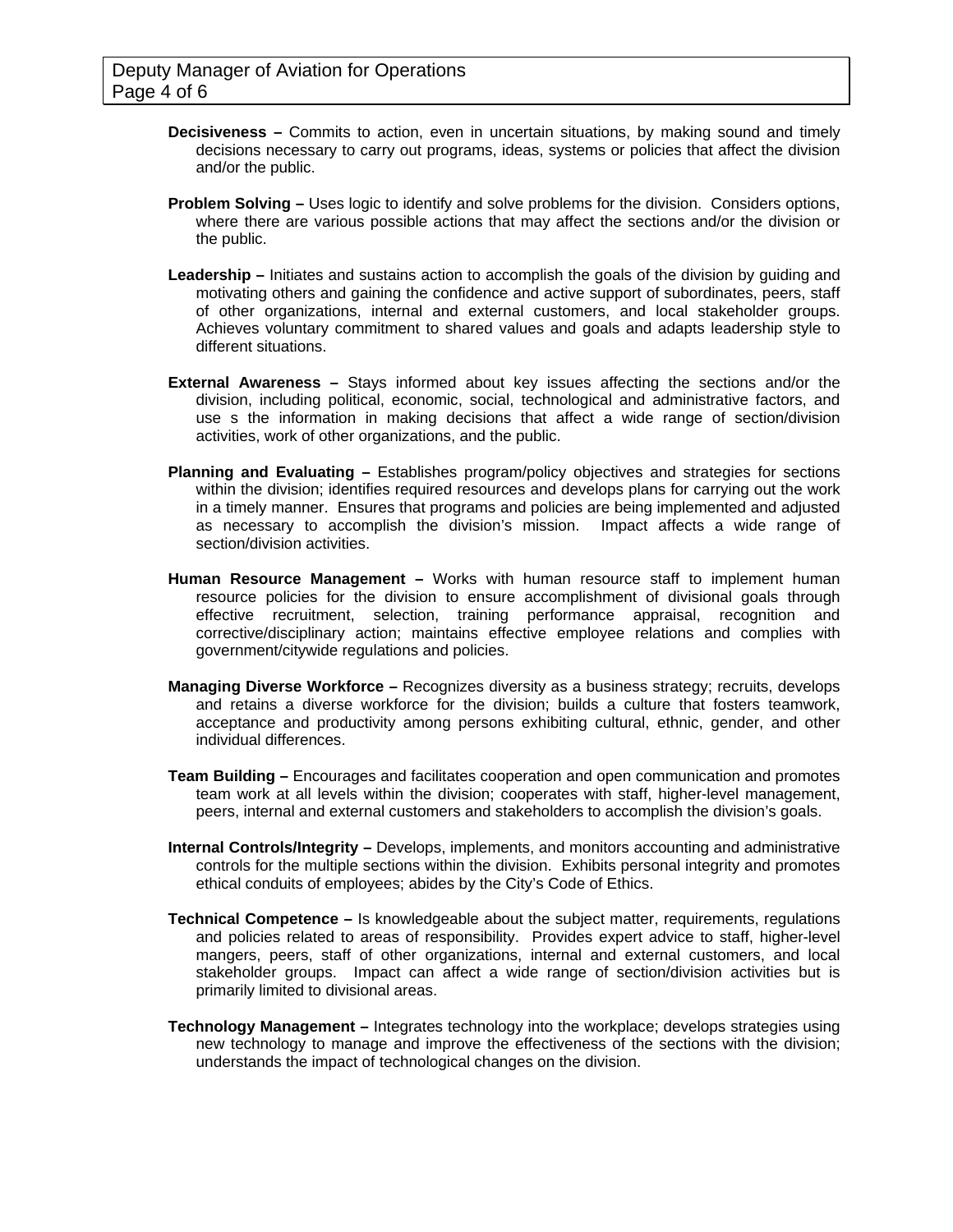- Knowledge of FAA regulations such as FAR 139, 1540, 1542, 111, and 150 sufficient to be able to maintain regulatory compliance of aircraft operations and maintain the Airport's Operating Certificate.
- Knowledge of airport operations and security sufficient to be able to determine priorities, goals, and objectives of the division.
- Knowledge of Federal security regulations and associated programs sufficient to be able to maintain compliance.
- Knowledge of supervisory theories and methods sufficient to be able to perform a variety of supervisory functions.
- Knowledge of supervisory principles and practices sufficient to be able to establish and implement subordinate's performance evaluation programs.
- Knowledge of employee development principles and practices sufficient to be able to ensure long range success of the division by incorporating cross training, delegation, mentoring, job specific training, and other principles into the daily work of the division.
- Knowledge of budgeting procedures and requirements sufficient to be able to administer a budget to accomplish objectives.
- Skill in analyzing work functions and developing methodologies to ensure effective and efficient completion of the work assignment.
- Skill in establishing and maintaining effective working relationships with employees, policy making bodies, various officials of public or private entities, and the public.
- Skill in utilizing the principles and practices of effective and persuasive communication to elicit information, negotiate problem resolution, and/or garner support for various programs or policies.
- Skill in exercising a high degree of initiative, judgment, discretion and decision making to integrate divisional priorities, meet deadlines, and achieve objectives.
- Skill in developing and implementing policies and procedures related to the work assignment.

# *Physical Demands:*

Standing: remaining on one's feet in an upright position. Walking: moving about on foot. Sitting: remaining in the normal seated position. Talking: expressing or exchanging ideas by means of spoken words. Hearing: perceiving the nature of sounds by the ear. Vision Far Acuity: ability to see clearly at 20 feet or more. Vision Near Acuity: ability to see clearly at 20 inches or less. Depth Perception: ability to judge distances and space relationships. Field of Vision: ability to see peripherally. Color Vision: ability to distinguish and identify different colors.